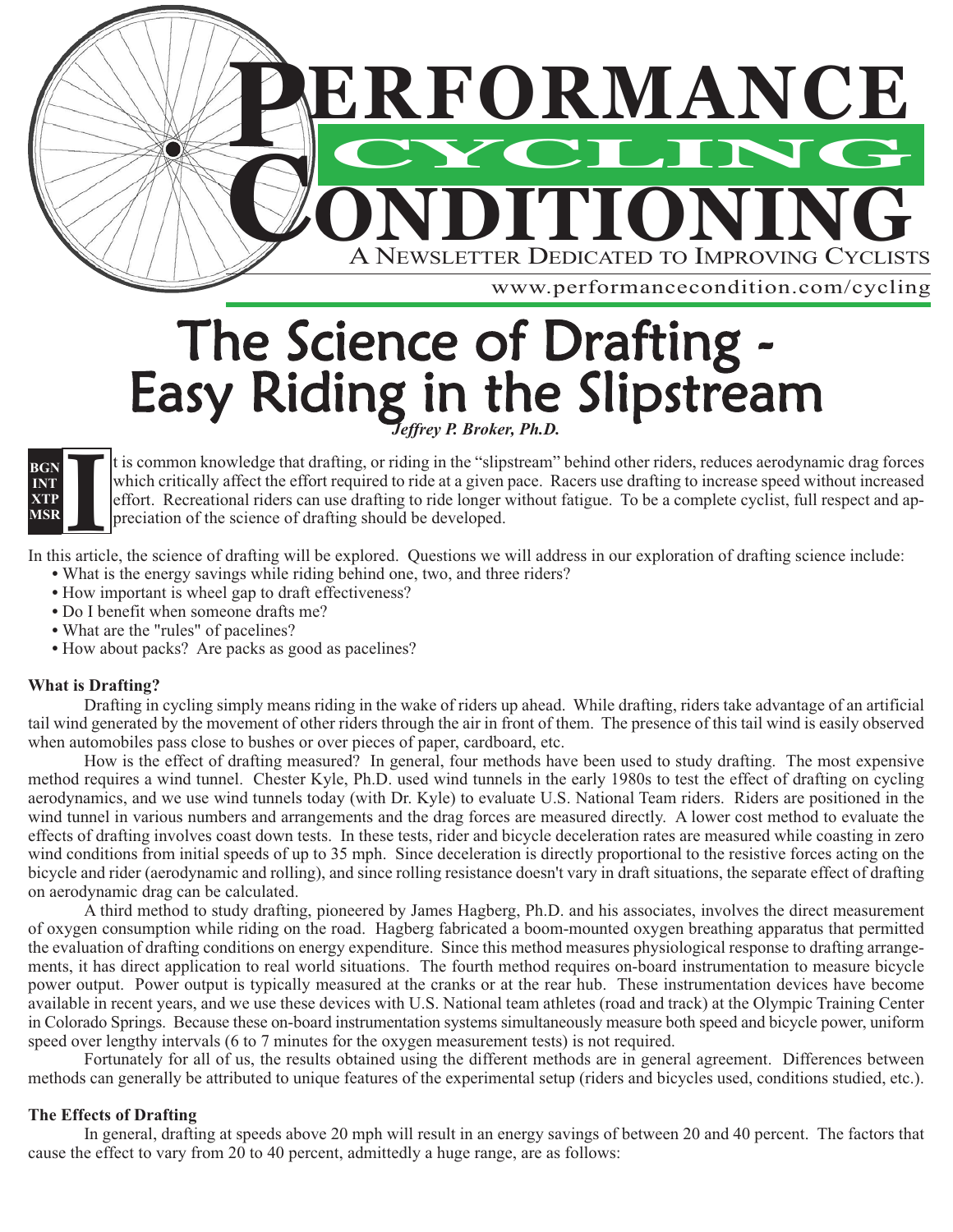#### **Speed Effect**

The faster you ride, the greater the energy savings resulting from a given type of draft (Figure 1). Dr. Kyle determined that when one rider drafts another, the following rider enjoys a 38 percent decrease in aerodynamic drag relative to the leader. Dr. Kyle indicated the 38 percent decrease was constant across speeds (from 15 to 33 mph). However, because a lead riders' energy consumption increases dramatically with speed, the absolute amount of energy saved by drafting increases with speed (e.g., 38 percent of 400 Watts is more than 38 percent of 200 Watts). When Kyle adjusted his estimate to include the effect of rolling resistance on bicycle power output, a total energy savings of 29 percent at 15 mph, and 35 percent at 35 mph resulted.

In Dr. Hagberg's oxygen consumption tests, the total energy savings resulting from at 20 mph, and 26 percent at 25 mph. The reason for the discrepancy between Dr. Kyle's results and those of Dr. Hagberg's is not



drafting a single rider was roughly 18 percent *Figure 1 - Resistive drag in kilograms versus bicycle speed for 4 cyclists in a paceline in a racing positions. Wheel gap = 0.30 meters (approximately one foot). Figure adapted from Kyle, 1979.* 

completely apparent. Data collected on U.S. National team riders, however, indicate that significantly more than 35 percent savings can be achieved at 25 mph if draft alignment and wheel spacing is carefully controlled. Consequently, the effects of test conditions on the results reported by Kyle and Hagberg may be important.

#### **Pace Line Position Effect**

The lead rider in a pace line does not benefit from the drafting process. Although this may seem obvious, some aerodynam-

icists have suggested that a region of increased pressure forms ahead of the drafting rider, and this increased pressure region may assist the lead rider. To date, however, no measurable effect of drafting on a lead rider has been identified.

By contrast, following riders benefit significantly from drafting. If two riders form a pace line at 25 mph, the front rider consumes the same energy as if riding solo, while the second rider consumes about 27 to 33 percent less energy. Does the draft effect change within the pace line if more riders join in? Surprisingly, there appears to be little difference in energy consumption between the 2nd, 3rd, or 4th positions in a pace line (Figure 2).

The number of riders in a pace line does have a significant effect on the speed at which the group can ride. This group effect occurs because the greater the number of riders participating in the rotating pace line, the more time each rider spends in the lower energy draft positions. Using Dr. Kyle's data, for example, four riders capable of riding 25 mph without the benefit of drafting should be able to ride approximately 27.25 mph at the same total energy expenditure as a group.

### **Spacing (wheel gap) Effect**

As expected, the more closely one rider follows another, the greater the effect of drafting. The 38 percent reduction in aerodynamic drag reported by Dr. Kyle was with a wheel gap of approximately 12 inches. When the gap was increased to 78 inches (a little more than one bike length), the aerodynamic drag savings was reduced to only 27 percent. At world class levels, team pursuiters and team time trialers attempt to maintain their wheel gaps within 6 inches to maximize the advantage of close-gap drafting. Furthermore, the use of 26 and 24 inch wheels in team events is largely motivated by the spacing effect, i.e., smaller wheels place riders in a paceline closer together, which enhances the draft effectiveness.

If some overlap between the drafting riders' front wheel and the lead rider's rear wheel exists, alignment is not ideal (the drafting rider is to one side of the lead rider) and a decrease in draft effectiveness occurs. Dr. Kyle commented on this situation because it arose several times in his experiments. Kyle indicated only a 0 to 30 percent reduction in aerodynamic drag in the overlap position (depending on the magnitude of the overlap and the side-to-side spacing), compared to a 38 percent drag reduction for the



*Figure 2 - Effect of different drafting conditions on energy expenditure. Percentage reductions indicates for each rider at a cycling speed of 25mps*